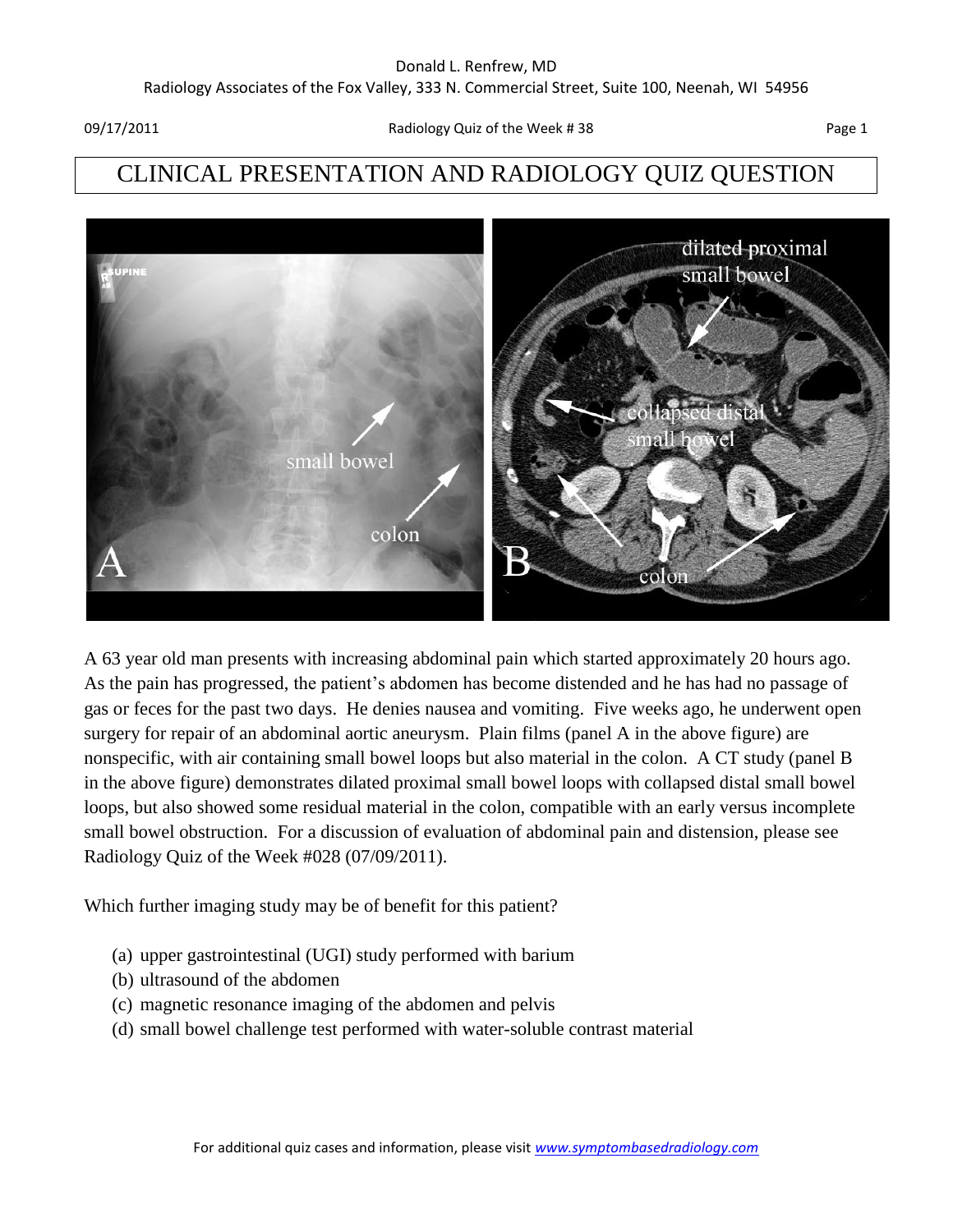#### RADIOLOGY QUIZ QUESTION, ANSWER, AND EXPLANATION

A 63 year old man presents with increasing abdominal pain which started approximately 20 hours ago. As the pain has progressed, the patient's abdomen has become distended and he has had no passage of gas or feces for the past two days. He denies nausea and vomiting. Five weeks ago, he underwent open surgery for repair of an abdominal aortic aneurysm. Plain films (panel A in the above figure) are nonspecific, with air containing small bowel loops but also material in the colon. A CT study (panel B in the above figure) demonstrates dilated proximal small bowel loops with collapsed distal small bowel loops, but also showed some residual material in the colon, compatible with an early versus incomplete small bowel obstruction. For a discussion of evaluation of abdominal pain and distension, please see Radiology Quiz of the Week #028 (07/09/2011).

Which further imaging study may be of benefit for this patient?

- (a) upper gastrointestinal (UGI) study performed with barium
- (b) ultrasound of the abdomen
- (c) serial computed tomography of the abdomen and pelvis
- (d) small bowel challenge test performed with water-soluble contrast material

Answer: (d), small bowel challenge test performed with water-soluble contrast material. Patients with small bowel obstruction from adhesions present a difficult challenge and generally require surgical consultation. The surgeon may order a "Gastrografin® challenge test" to evaluate whether the patient has a partial small bowel likely to resolve with conservative treatment *versus* a complete small bowel obstruction requiring operative intervention. See below for further discussion of this test.

Upper gastrointestinal (UGI) study performed with barium was, many years ago, a popular examination for evaluation of epigastric or upper abdominal pain of unknown cause. While the examination could and did show ulcers, masses, and other abnormalities, it has been largely supplanted by endoscopy for evaluation of the gastric mucosa. UGI is not the appropriate study in this case, and (a) is incorrect. Ultrasound of the abdomen is the study of choice for suspected biliary colic/right upper quadrant pain, but ultrasound of the abdomen is not particularly effective in diagnosing obstruction, or the various causes of obstruction, and (b) is incorrect. Magnetic resonance imaging of the abdomen is usually reserved for evaluation of problem patients when ultrasound or CT is nondiagnostic, and (c) is incorrect.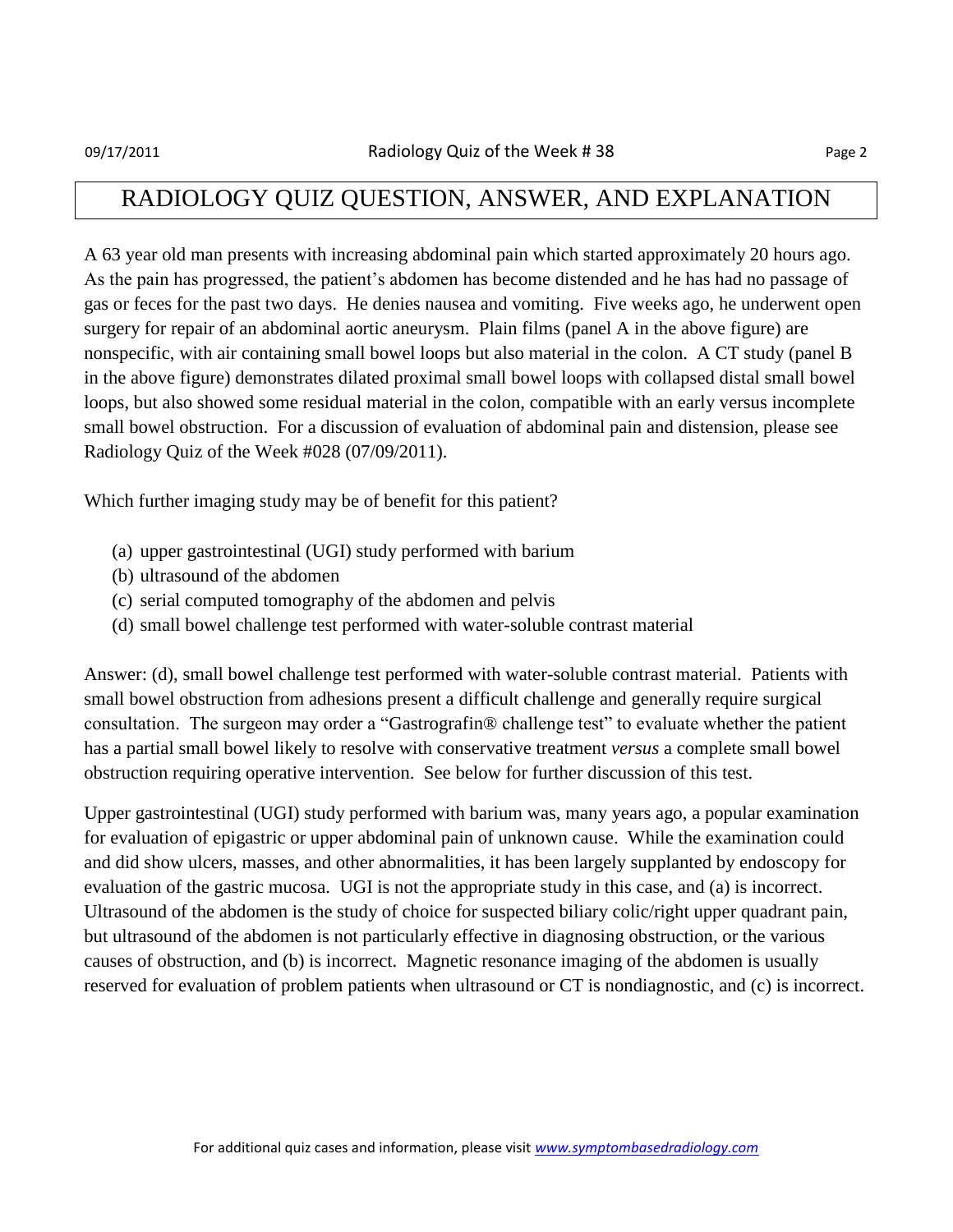## IMAGING STUDY AND QUESTIONS



Imaging questions:

- 1) The left panel (A) is the patient's abdominal plain film at the time of presentation (shown on page 1). What type of study is shown in panel B, above?
- 2) Are there any abnormalities?
- 3) What is the most likely diagnosis?
- 4) What is the next step in management?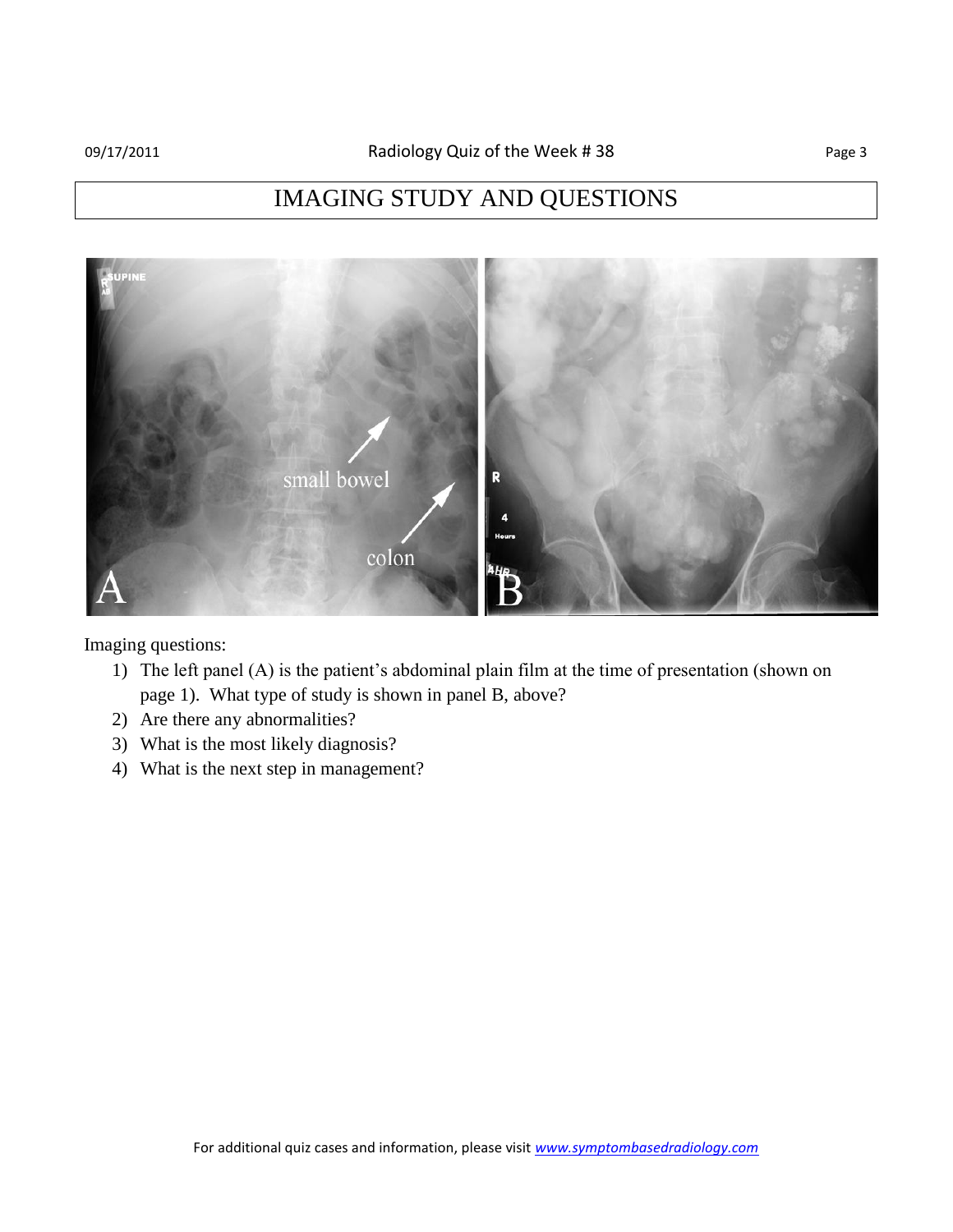### IMAGING STUDY QUESTIONS AND ANSWERS



Answers to imaging questions:

- 1) The left panel (A) is the patient's abdominal plain film at the time of presentation (shown on page 1). What type of study is shown in panel B, above? A Gastrografin® challenge test. This examination is performed by oral (or nasogastric tube) administration of 100 cc of the hyperosmolar contrast agent Gastrografin®, with sequential plain films of the abdomen taken following the examination. In cases of complete small bowel obstruction, contrast material will stay in the small bowel and not reach the large bowel. In incomplete small bowel obstruction, the contrast material reaches the small bowel in 24 hours or less. Panel A is the supine plain film obtained at the time of admission, and panel B was obtained 4 hours following administration of 100 cc of oral Gastrografin®.
- 2) Are there any abnormalities? No. The Gastrografin® contrast material is in the colon, indicating that the patient does *not* have a complete small bowel obstruction, and therefore the patient's partial small bowel obstruction will likely resolve with conservative management.
- 3) What is the most likely diagnosis? Partial small bowel obstruction from post-op adhesions.
- 4) What is the next step in management? The patient had already been referred to a surgeon, who ordered the Gastrografin® challenge test.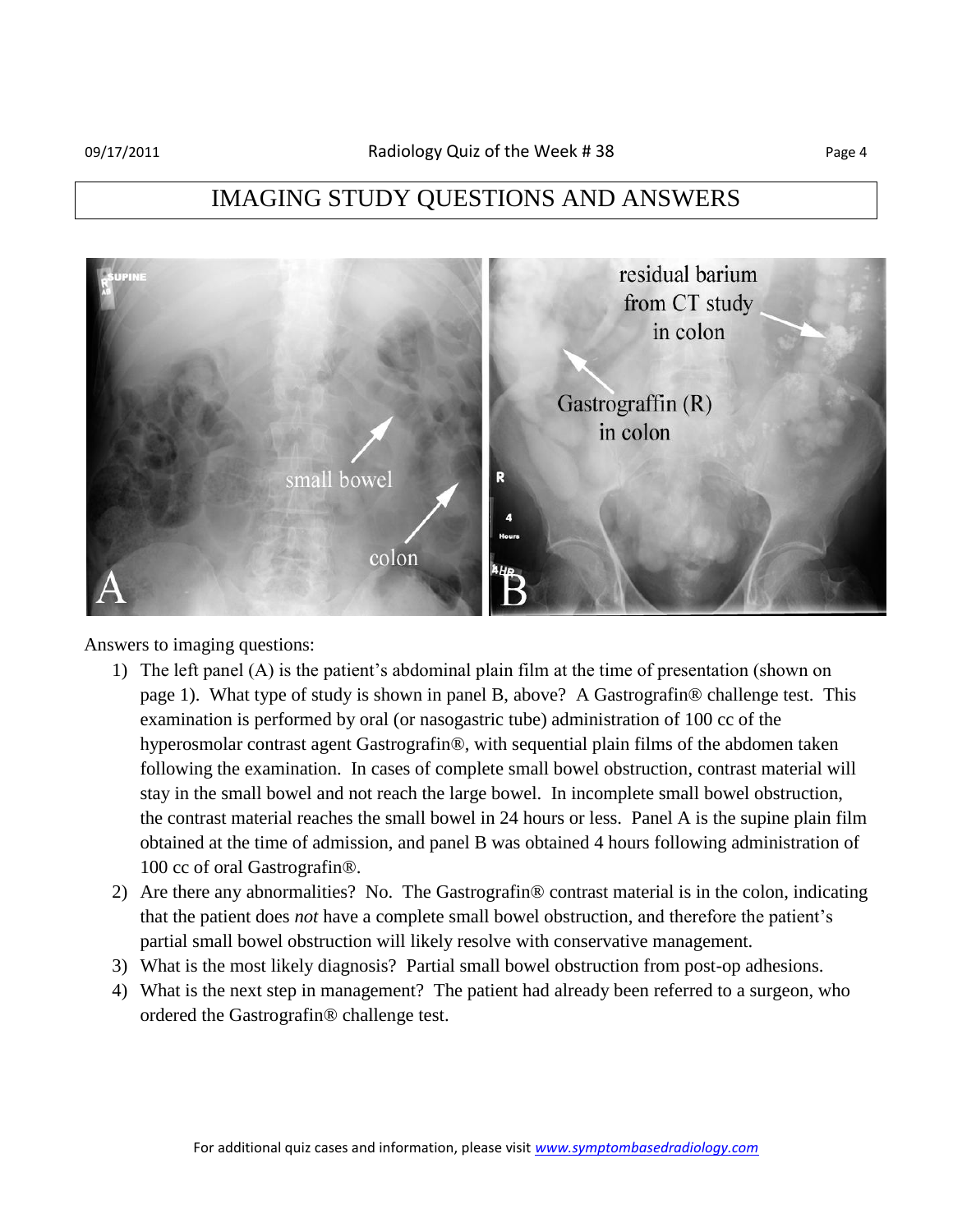#### PATIENT DISPOSITION, DIAGNOSIS, AND FOLLOW-UP

Shortly after the 4 hour film taken above, the patient had a return of his appetite and bowel movements. He was pain free and his abdominal distension relented. He had no further bouts of similar symptoms.

Bonus images:



63 year old man with increasing abdominal pain and distension five weeks following open surgery for an abdominal aortic aneurysm. A. Axial CT shows dilated proximal small bowel loops, the incision site on the abdominal wall, and a thick walled, inflamed loop of bowel adjacent to the incision compatible with an adhesion. B. Coronal CT shows the same features. This demonstrates the advantage of CT over plain films in evaluation of patients with suspected small bowel obstruction: it can demonstrate the site and cause of the obstruction in patients.